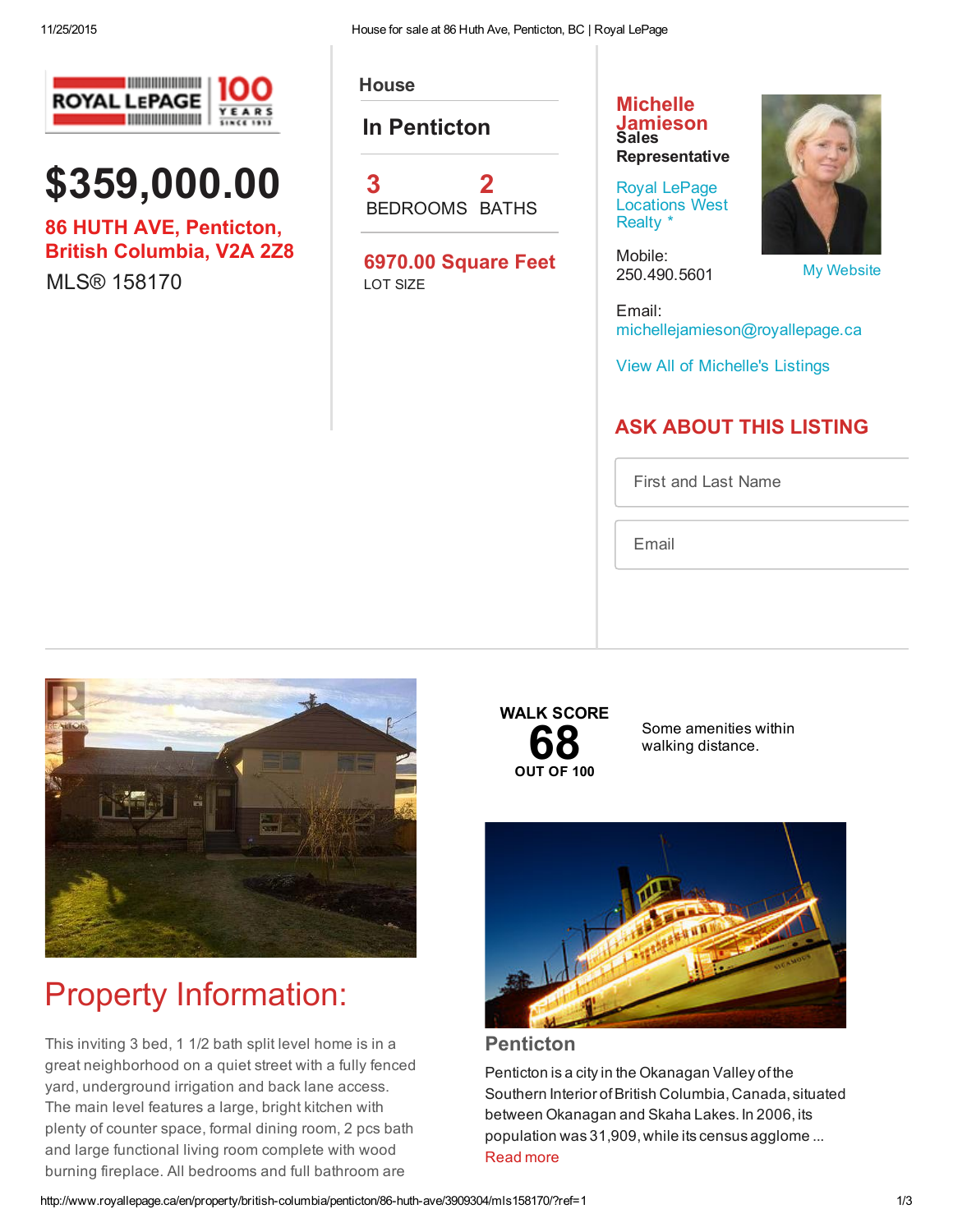on the upper level and the basement offers a generously sized family room with storage and or/workshop. Some of the windows will be replaced before possession. All measurements approximate. This house is a must see!

## Property Features:

| OwnershipType:           | Freehold                    |
|--------------------------|-----------------------------|
| <b>Property Type:</b>    | Single Family               |
| <b>Bedrooms:</b>         | 3                           |
| Bathrooms:               | $\mathfrak{D}$              |
| <b>Amenities Nearby:</b> | Shopping                    |
| Lot Size:                | 6970.00 Square Feet         |
| Landscape                | Landscaped, Irrigation      |
| Features:                | sprinkler(s)                |
| Features:                | Central location, Flat site |
| <b>Floor Space</b>       | 2048.00 Square Feet         |
| $(approx)$ :             |                             |
| Sewer:                   | Municipal sewage system     |

### Building Features:

| <b>Fireplace Type:</b> | Conventional              |
|------------------------|---------------------------|
| <b>Basement</b>        | Partially finished        |
| Development:           |                           |
| <b>Appliances:</b>     | Refrigerator, Dishwasher, |
|                        | Washer, Dryer, Microwave, |
|                        | Stove                     |
| <b>Heating Fuel:</b>   | Natural gas               |
| <b>Roof Style:</b>     | Unknown                   |
| <b>Heating Type:</b>   | Forced air                |
| <b>Fireplace Fuel:</b> | Wood                      |
| Construction           | Wood frame                |
| Material:              |                           |
| <b>Fixture:</b>        | Drapes/Window coverings   |
| <b>Building Type:</b>  | House                     |
| <b>Basement Type:</b>  | Unknown                   |
| <b>Roof Material:</b>  | Asphalt shingle           |

### Rooms:

| Living                | Main Level 3.96 m x 5.54 m             |
|-----------------------|----------------------------------------|
| <b>Dining</b>         | Main Level 2.90 m x 3.20 m             |
| Kitchen               | Main Level 2.29 m x 3.45 m             |
| <b>Master Bedroom</b> | $3.66$ m x $3.56$ m                    |
| <b>Bedroom</b>        | $3.10 \text{ m} \times 4.11 \text{ m}$ |